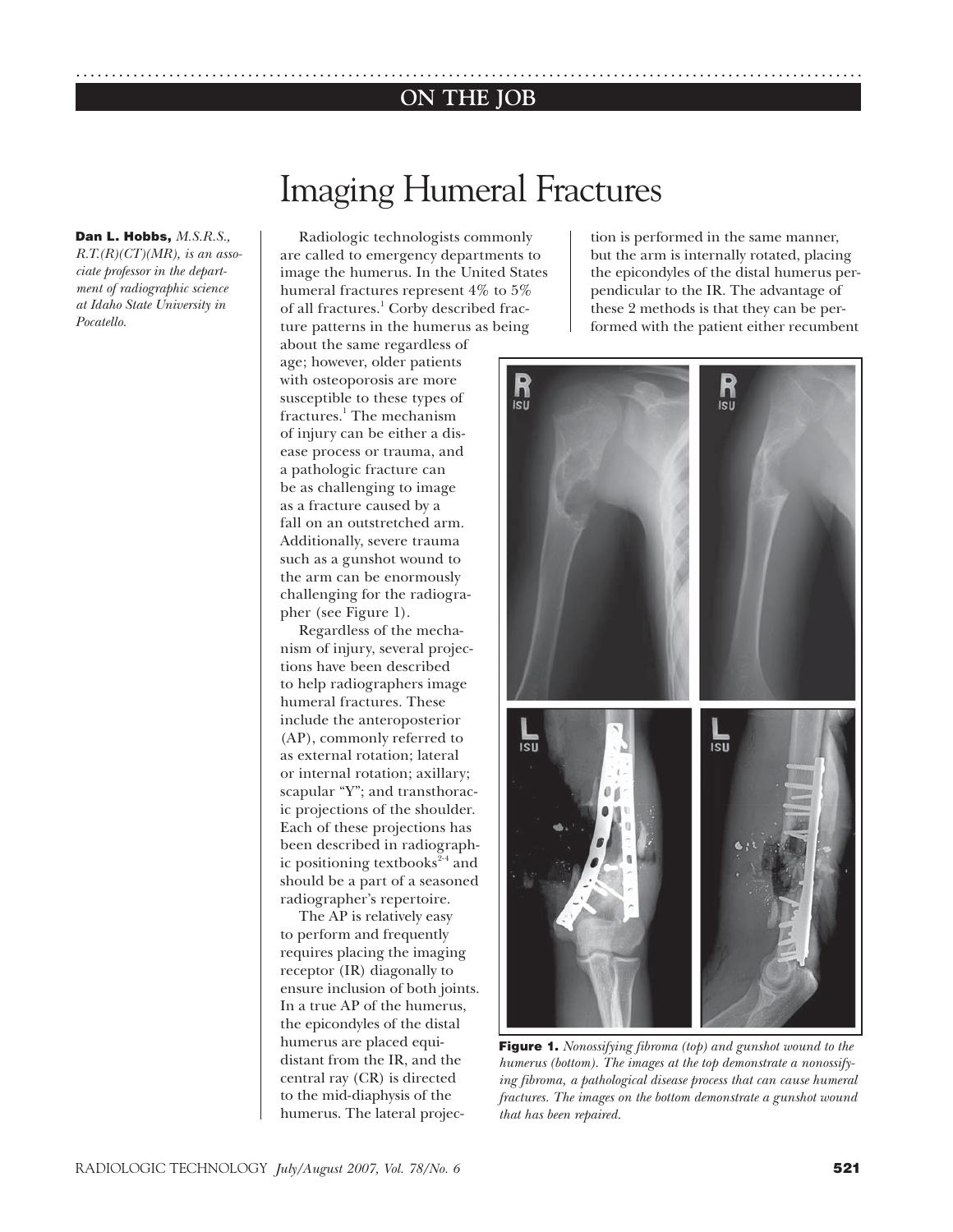

**Figure 2.** *Standing AP projection with a slight 20° to 25° left posterior oblique position and resulting radiograph. This position can be performed either sitting or standing, as demonstrated here.* 



**Figure 3.** *Standing transthoracic/transabdominal projection of the humerus and resulting radiograph. The patient is positioned laterally with the unaffected arm raised above the head. This position is 90° from the AP projection and can be performed sitting or recumbent.*

or erect. The disadvantage is that both projections are reserved for ambulatory patients because the humerus must be internally and externally rotated to obtain the desired results.

..............................................................................................................

The axillary, scapular "Y" and transthoracic projections conventionally have been reserved for evaluating the proximal joint and can be used for either the lateral or internal rotational positions of this joint. The disadvantage of these projections is that they sometimes necessitate making an additional exposure to evaluate the distal humerus. This projection usually includes a horizontal beam lateral of the distal portion of the humerus. Several authors $24$ described the horizontal beam lateral by explaining that the IR should be placed between the patient's body and the distal humerus by advancing it into the axilla.

All of the positions described above are valuable and help the physician assess the extent of injury. Radiographers should be familiar with these routine methods. Occasionally, however, an exam of the humerus will be requested on an arm that cannot be abducted. In this case it becomes increasingly difficult to image the distal portion of the arm.

## **Basic Positioning Principle**

One of the principles taught in basic positioning classes is that radiographers always should obtain a minimum of 2 projections 90° from each other. When a patient presents with an immobilized arm that is held tightly to the body, internal and external rotational movements of the arm are inappropriate. Likewise, rotational or horizontal beam lateral projections with the IR placed next to the body, which require abducting the arm, also are ill advised.

Even when the patient's arm is immobilized, 2 projections 90° from each other still should be taken. This requires an AP in a neutral position and a transthoracic/transabdominal projection. In this article, the latter projection will be referred to as a transthoracic projection, with the assumption that the entire humerus will be included on the study. This projection is useful to determine gross fracture alignment. In the past it was difficult to image the entire humerus with a transthoracic approach because of technique limitations. However, digital radiography has helped alleviate some of the difficulties with analog techniques by making it easier to demonstrate areas with different tissue densities. In either scenario, the radiographer must proceed with caution.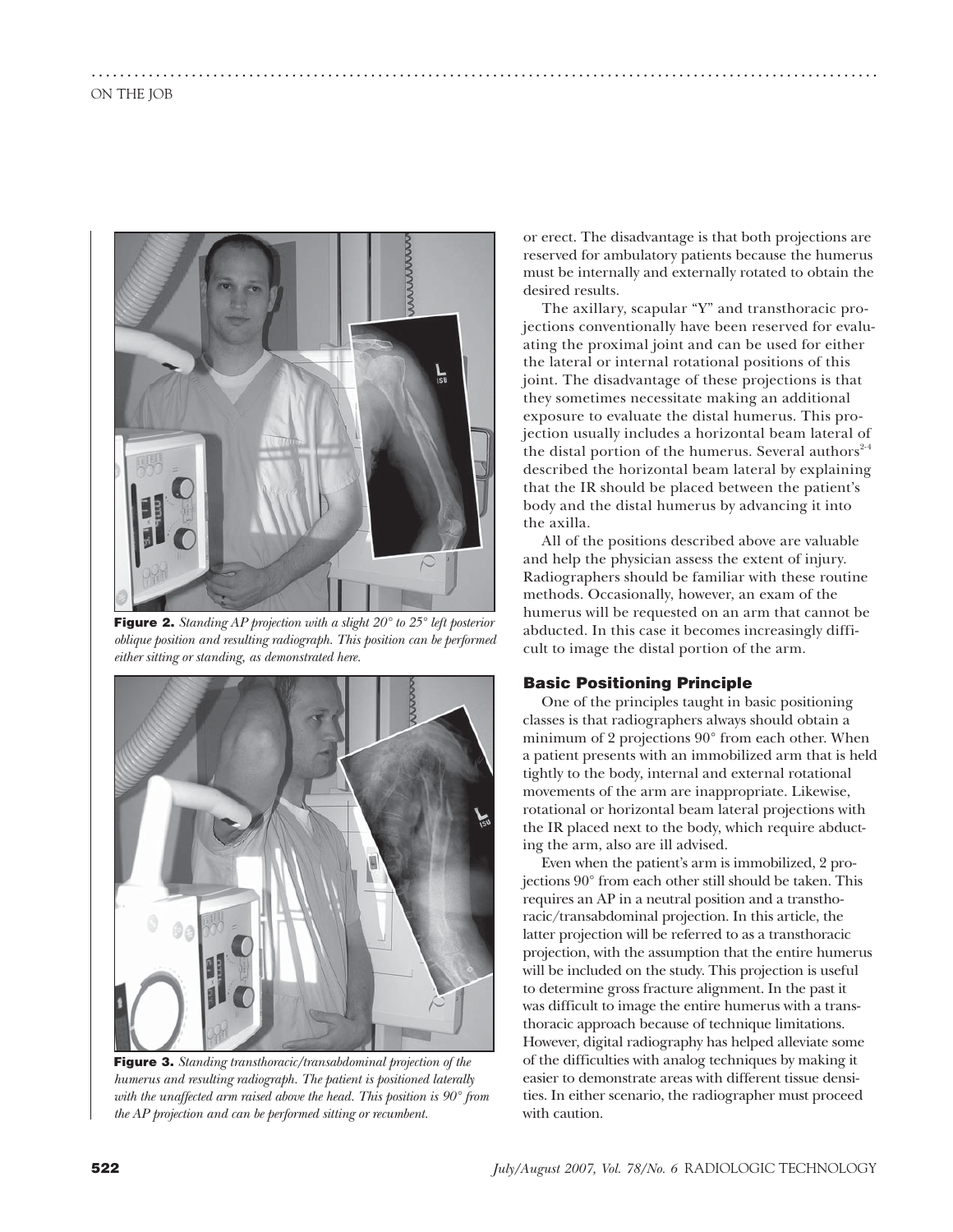#### **Examination Precautions**

Patients who have humeral fractures frequently present to the radiology department in a sitting position. The natural traction of the arm in this position helps alleviate the pain caused by a fracture. However, the transthoracic projection also can be performed recumbent on a stretcher or x-ray table if the patient presents in a recumbent position. The severely injured patient should be radiographed in the easiest position for the patient, especially if the fracture is obvi-



..............................................................................................................

**Figure 4.** *Recumbent transthoracic/transabdominal projection of the humerus with resulting radiograph. The patient is positioned in a similar manner to the erect position, but a horizontal beam is used.* 

ous. Care should be exercised during the transfer to a stool, if a transfer is needed. If the patient has been sedated, do not perform this exam unassisted or with the patient standing. Use vigilance to avoid a mishap and consider performing the exam recumbent. If the arm is secured to the body, leave it in the secured position.

## **Methods**

#### *AP Without Arm Rotation*

For the erect AP projection, rotate the patient's body into a slight 20° to 25° posterior oblique position. This oblique orientation, toward the affected arm, is an attempt to achieve a more conventional AP. The oblique is not advised if the exam is performed recumbent because it would require the patient to roll onto the fractured arm. At any rate, this should not be a major concern when performing the exam recumbent. Regardless of obliquity, the CR is directed to the middiaphysis. In all probability, the epicondyles of the distal humerus will be approximately 45° in relationship to the IR in this position. This exam typically requires a 14 x 17-inch IR for an adult patient, which will allow imaging of both joints (see Figure 2).

#### *Transthoracic Projection of the Humerus*

If the exam is performed erect, rotate the patient to the lateral position with the affected side against the Bucky (see Figure 3). A cross-table approach is necessary if the exam is performed recumbent (see Figure 4). Next, raise the unaffected arm and rest it over the patient's head. If possible, move the affected arm slightly anteriorly to avoid superimposition of the humerus on the thoracolumbar spine. Direct the CR to the mid-diaphysis of the affected humerus. Ensure that the patient is in a true lateral position. This should be 90° from the AP position described previously. If the patient is able to cooperate, a breathing technique is preferable.

#### **Discussion**

The AP projection of the humerus should demonstrate the entire bony anatomy, including the glenoid cavity proximally. The epicondyles of the distal humerus also should be visualized, including at least 1½ inches distal to the elbow joint. Similarly, the transthoracic projection of the humerus should demonstrate the entire bony anatomy of the humerus superimposed on the thorax and abdominal cavities. The entire